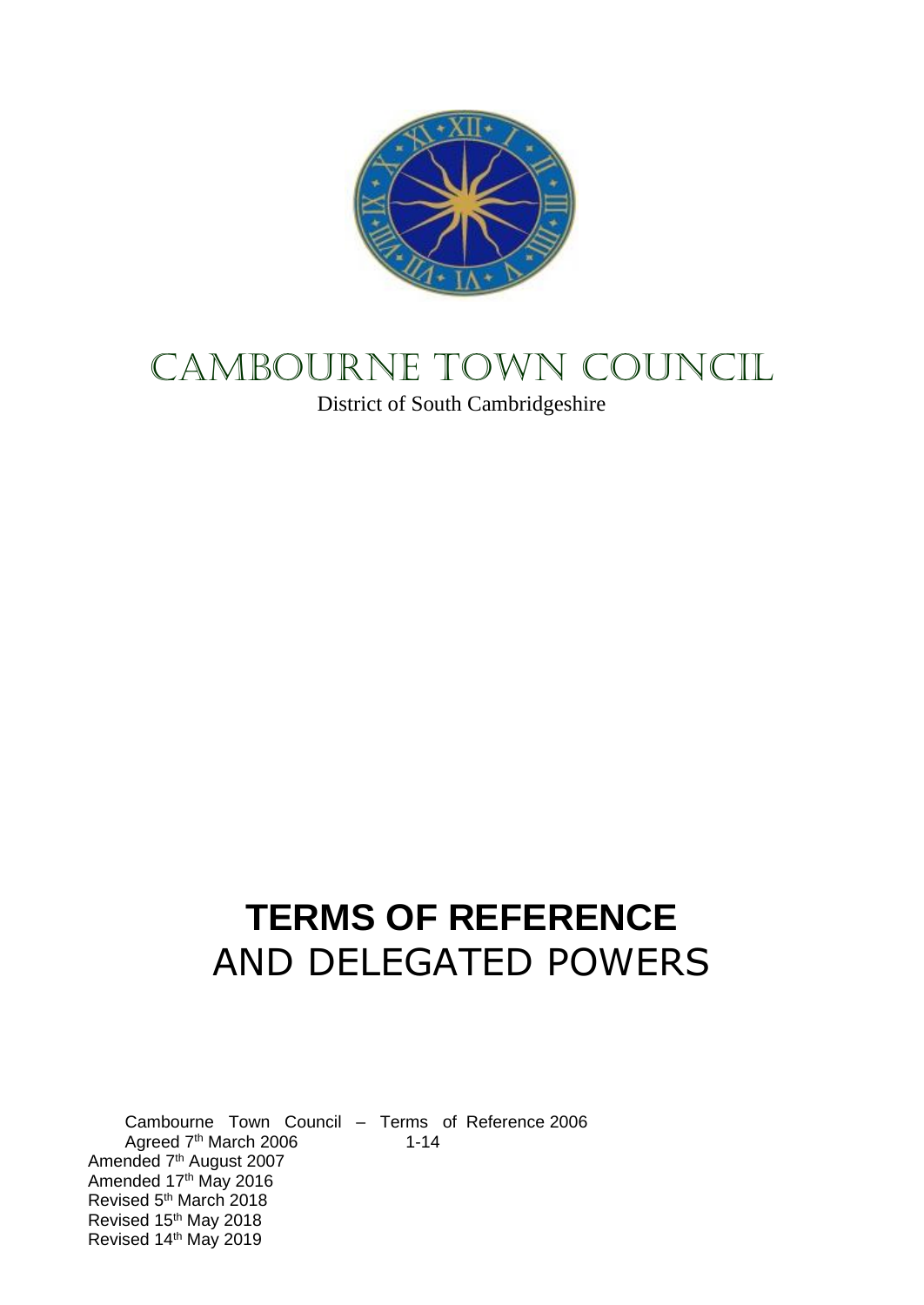## **AS ADOPTED BY CAMBOURNE TOWN COUNCIL on 7 th March 2006**

#### **INDEX**

| Page           | <b>Item</b>    |                                                   |
|----------------|----------------|---------------------------------------------------|
| 3              |                | <b>Delegated Powers</b>                           |
| 3              |                | <b>Press and Public</b>                           |
| 4              |                | <b>Town Council</b>                               |
| $\overline{4}$ | $\mathbf{1}$   | <b>Terms of Reference</b>                         |
| 4              | $\overline{2}$ | Powers                                            |
| 6              |                | <b>Leisure and Amenities committee</b>            |
| 6              | $\mathbf{1}$   | <b>Terms of Reference</b>                         |
| 6              | $\overline{2}$ | Delegation of Powers                              |
| 8              |                | <b>Policy and Finance Committee</b>               |
| 8              | $\mathbf{1}$   | <b>Terms of Reference</b>                         |
| 8              | $\overline{2}$ | Delegation of Powers                              |
| 10             |                | <b>Planning Committee</b>                         |
| 10             | 1              | <b>Terms of Reference</b>                         |
| 10             | $\overline{2}$ | Delegation Of Powers                              |
| 11             |                | <b>Powers Specifically Delegated to the Clerk</b> |

Cambourne Town Council – Terms of Reference 2006 Agreed 7<sup>th</sup> March 2006 2-14 Amended 7<sup>th</sup> August 2007 Amended 17<sup>th</sup> May 2016 Revised 5<sup>th</sup> March 2018 Revised 15<sup>th</sup> May 2018 Revised 14th May 2019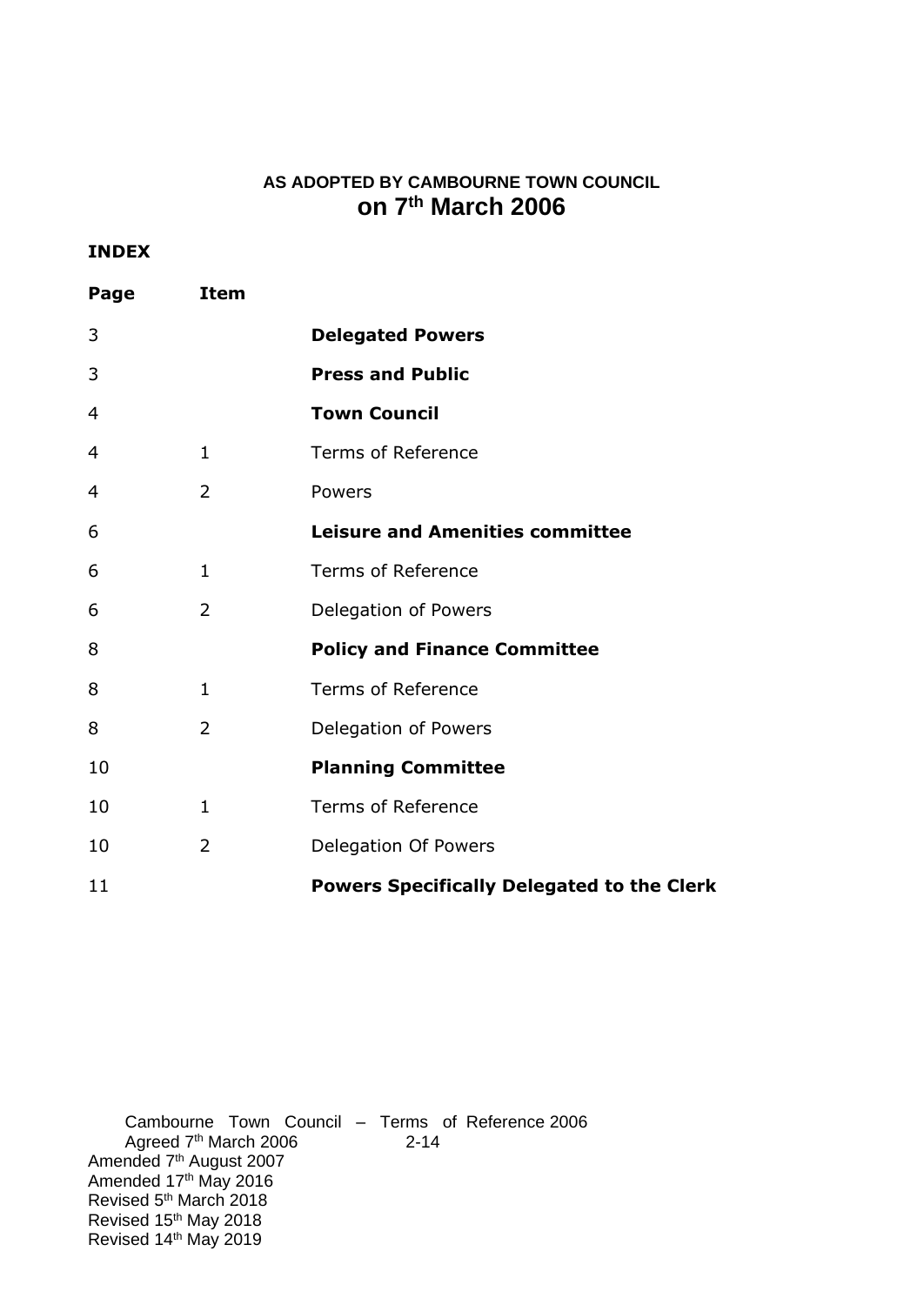# CAMBOURNE TOWN COUNCIL

District of South Cambridgeshire

# **TERMS OF REFERENCE AND SCHEME OF DELEGATED POWERS**

## **DELEGATED POWERS**

Members will be advised by the Clerk whether or not a particular item under discussion is within the Committee (or Sub-Committee's) delegated powers. The minutes will then record the decision as "RESOLVED". If it is not, then the minutes will show the decision as "RECOMMENDED", and will then be brought to the Council's particular attention by the Chairman of the Committee at the next meeting of the Council when seeking approval and adoption of the Committee's minutes.

In any case where a Committee (or Sub) Chairman and Vice Chairman are either unsure whether or not any matter falls within delegated powers, or whether or not any matter should be determined by them, they should refer that matter to the next highest level of decision. A power delegated does not always have to be exercised.

## **PUBLIC AND PRESS**

Under Section 1(2) of the Public Bodies (Admission to Meetings Act 1960) the Council, Committee or Sub-committee may exclude the public or press from the meeting. A motion must be passed at the meeting to the effect that, "as publicity would be prejudicial to the public interest by reason of the {Special} {Confidential} nature of the business about to be transacted at Agenda Item… Namely… (state nature of business eg 'Discuss Clerk's Contract'), it is advisable in the public interest that the Public and Press be temporarily excluded from this meeting and they are herewith instructed to withdraw."

Exclusion of the public and press must be minuted but it does not have to be on the Agenda.

The exclusion of public and press should be used prudently and the Council must be clear on the reasons for doing so.

The press and public may be excluded for the following reasons:

- 1. To discuss terms and condition of employment, or to discuss the conduct and dismissal of a member of staff
- 2. Terms and proposals and counter proposals in negotiating contracts
- 3. Preparation in legal proceedings
- 4. The early stages of a dispute
- 5. The early stages of agreeing tender/quotation details
- 6. The approval of tender/quotation details

Cambourne Town Council – Terms of Reference 2006 Agreed 7<sup>th</sup> March 2006 3-14 Amended 7<sup>th</sup> August 2007 Amended 17th May 2016 Revised 5th March 2018 Revised 15th May 2018 Revised 14th May 2019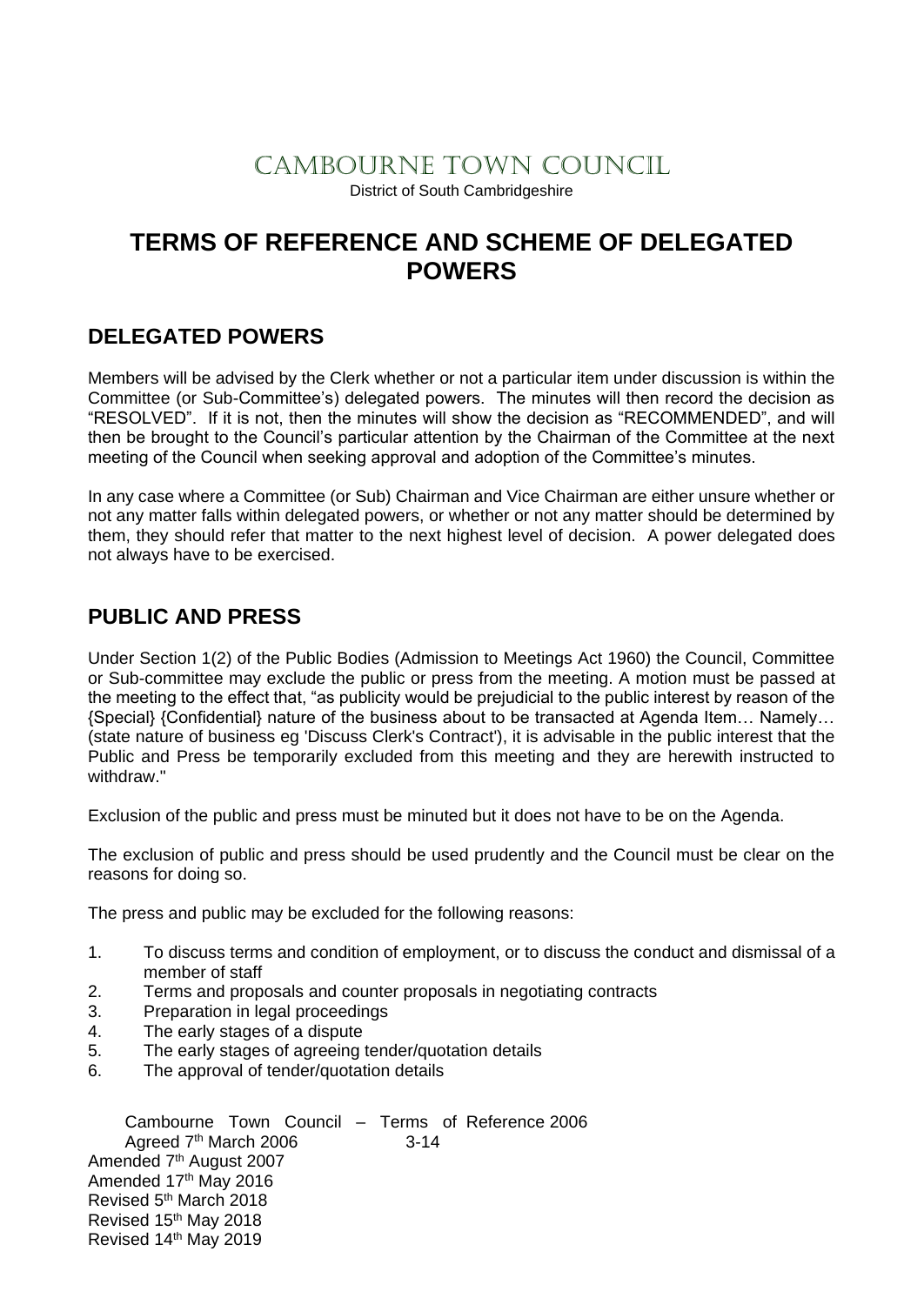# **TOWN COUNCIL**

## **1.0 Terms of Reference**

- 1.1 Membership shall comprise all members of the Council.
- 1.2 Seven members shall constitute a quorum, so long as the total membership of the council shall not exceed 21 councillors
- 1.3 The Council will consider the annual Estimates of Expenditure of the Council and recommend an annual precept to be issued upon the District Council
- 1.4 The Council shall approve arrangements to secure the proper administration of the financial affairs of the Council under Section 151 of the Local Government Act 1972 or such other relevant legislation.
- 1.5 The Council shall deal with any matters not specifically referred to any other Committee of the Council.
- 1.6 The Council may approve any payments already made for expenditure which have been previously authorised within Standing Orders or within Financial Regulations
- 1.7 The Council may approve, prior to payment, any other items of expenditure.
- *1.8 The Council shall in accordance with Section 15(5) of the LGA 1972 set and annually revue an allowance for the Chairman of Cambourne Town Council*

#### **2.0 Powers**

- 2.1 To elect the Chairman and Vice Chairman at the beginning of the Civic year
- 2.2 To appoint the members of the standing committees.
- 2.3 To co-opt onto the Council new Councillors for un-contested vacancies during the term of the Council.
- 2.4 To consider expenditure not within previously approved budgets.
- 2.5 To consider expenditure within a generally agreed budget but where the costs (or estimated costs) exceed that budget by more than 10 per cent.
- 2.6 To consider expenditure within generally agreed budgets but on items insufficiently clarified.
- 2.7 To approve a calendar of meetings of the Council and its Committees.
- 2.8 To advise the Chairman on any matter relating to the execution of the functions of that office.
- 2.9 To authorise the disposal of surplus items of plant, furniture and equipment.

Cambourne Town Council – Terms of Reference 2006 Agreed  $7<sup>th</sup>$  March 2006  $4-14$ Amended 7<sup>th</sup> August 2007 Amended 17th May 2016 Revised 5th March 2018 Revised 15th May 2018 Revised 14th May 2019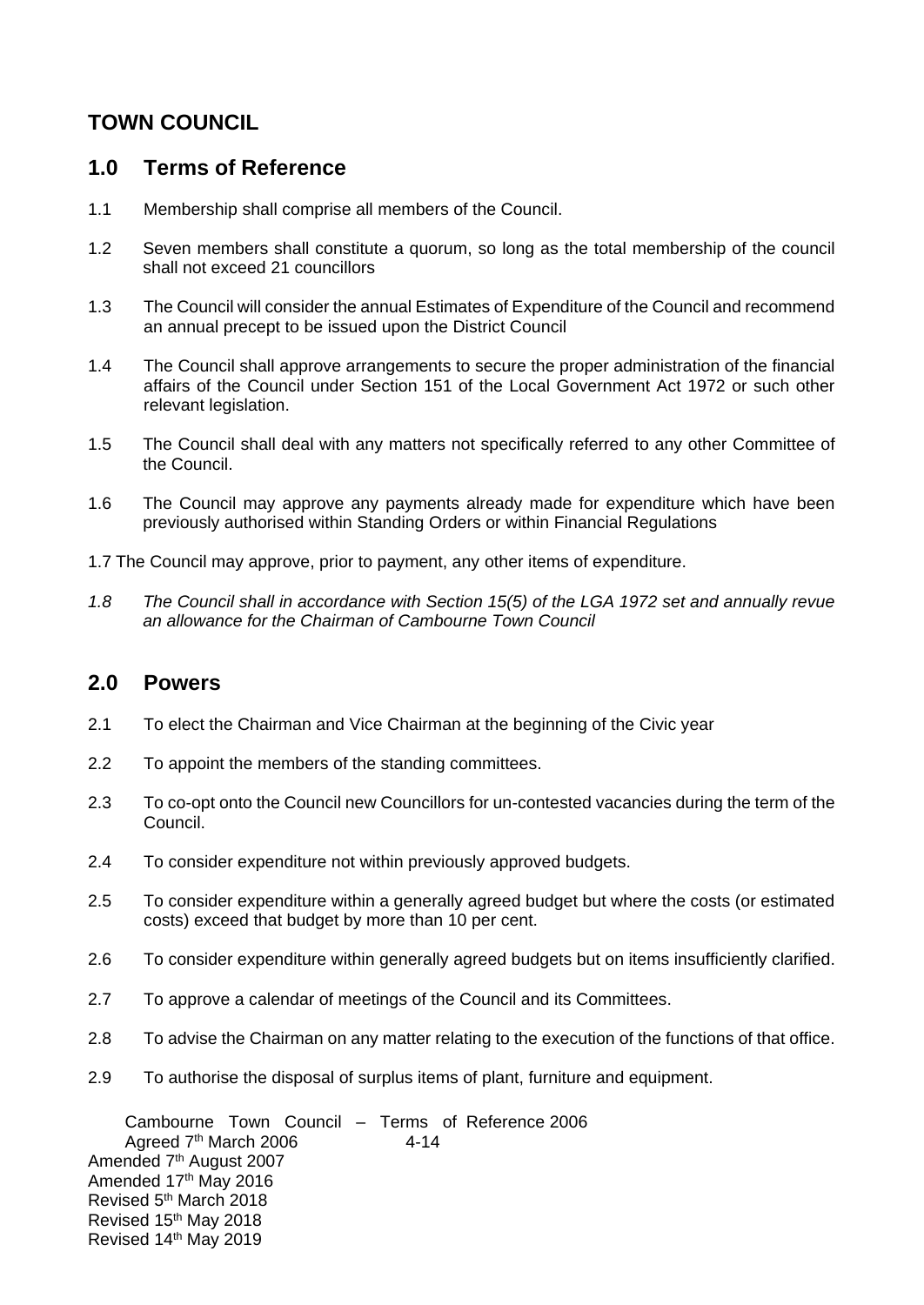- 2.10 To nominate persons to represent the Council on other organisations
- 2.11 To ensure the Council's compliance with the provisions of the Health and Safety at Work Act.
- 2.12 To approve the purchase of and repairs and maintenance to any civic insignia
- 2.13 To approve the purchase of civic gifts.
- 2.14 To authorise support for an objection to any relevant Bill during its passage through Parliament.
- 2.15 To approve the virement of expenditure within overall approved estimates.
- 2.16 To approve the use by other organisations of the Town Council logo.
- 2.17 To advertise for the appointment of the Clerk and to make arrangements for interviews by an appointed panel
- 2.18 Matters of an urgent nature requiring settlement before the next meeting of the Council may be dealt with by the Chairman and Vice Chairman at their discretion but must be submitted for approval or otherwise to the next meeting of the Council.
- 2.19 Matters may also be delegated to the appropriate Committee if the matter requires further information/consideration.
- 2.20 The Chairman of the Council shall be an ex-officio voting member of every Committee and Sub-committee of the Council unless they exercise the option not to be on the Committee or Sub-committee.

Cambourne Town Council – Terms of Reference 2006 Agreed 7<sup>th</sup> March 2006 5-14 Amended 7<sup>th</sup> August 2007 Amended 17th May 2016 Revised 5th March 2018 Revised 15th May 2018 Revised 14th May 2019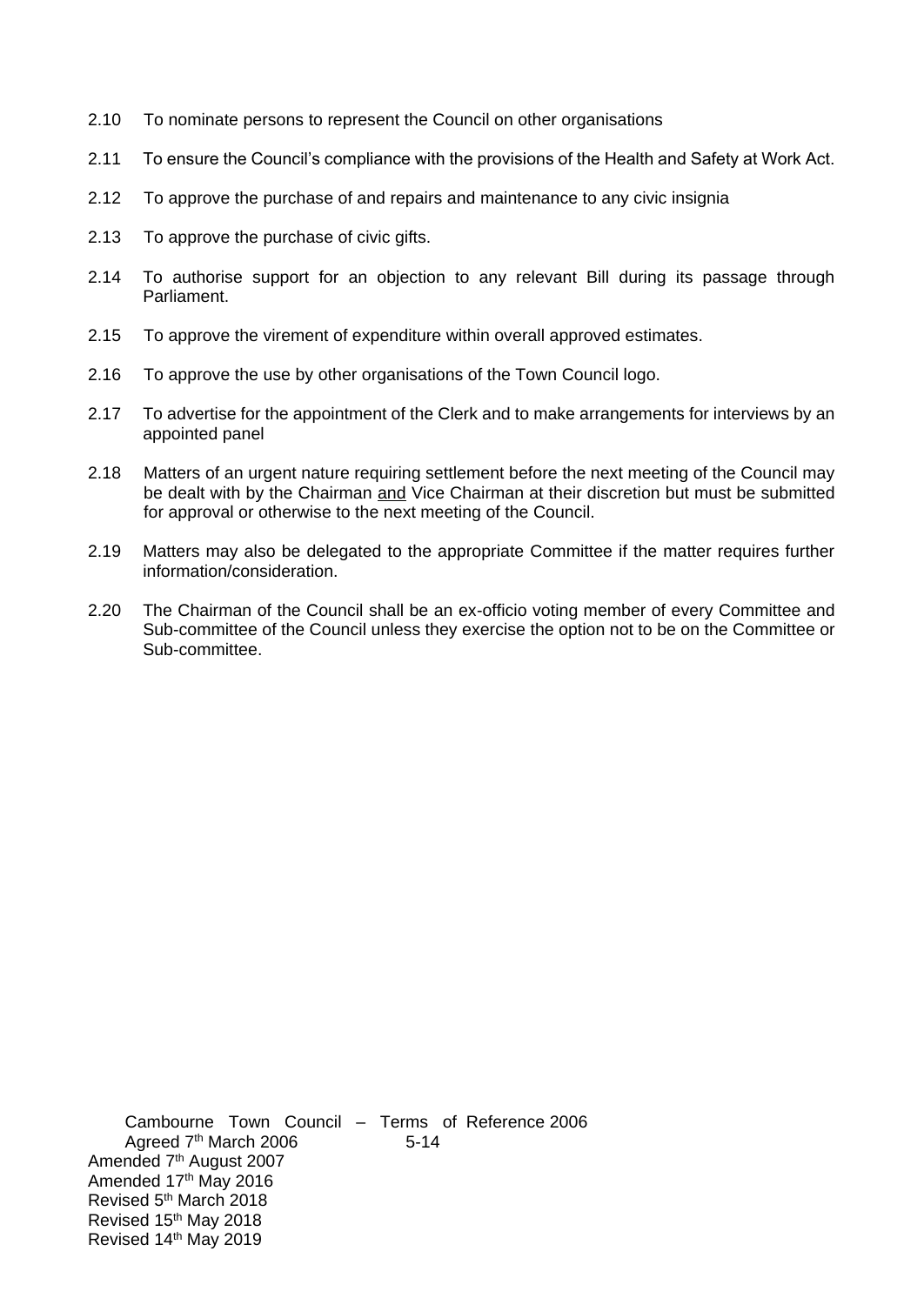# **LEISURE AND AMENITIES COMMITTEE**

## **1.0 Terms of Reference**

Non-Committee members can address the Committee, subject to the prior approval of the Chairman, on a particular item on the agenda for a period of not more than 3 minutes, but they will have no voting rights on this item.

- 1.1 Membership shall comprise Eleven members of the Council,
- 1.2 To elect a Chairman and Vice Chairman for each Civic year.
- 1.3 Four members of the Committee shall constitute a quorum.
- 1.4 The Committee shall advise the Council of the uses of land under Council control for parks, cemeteries and open spaces, recreational and other activities.
- 1.5 The Committee shall advise the Council on all aspects of the operation of the Premises, Pitches and 3g (and any other future facility of a like nature) including any matters relating to the financial operations.
- 1.6 The Committee shall advise the Council on the acquisition of land for the purposes of leisure, recreational activities and to meet the aims of the Council.
- 1.7 The Committee shall advise the Council on the provision of new and the modification of existing buildings and equipment
- 1.8 Matters of an urgent nature requiring settlement before the next meeting of the Committee may be dealt with by the Chairman and the Vice Chairman of the Committee at their discretion but must be submitted for approval or otherwise to the next meeting of that Committee.

## **2.0 Delegation of Powers**

#### **To the Committee**

- 2.1 To act in respect of all matters within the purview of the Committee including the incurring of expenditure which has been approved by the Town Council in the Annual Estimates.
- 2.2 To agree the usage of parks and open spaces by outside organisations.
- 2.3 To agree the purchase of items of plant and equipment within generally approved budgets where not already identified.
- 2.4 To recommend the level of charges in respect of the Council's cemetery, allotments and any other areas within the Committee's remit
- 2.5 To approve applications for Exhumation Orders.

Cambourne Town Council – Terms of Reference 2006 Agreed  $7<sup>th</sup>$  March 2006 6-14 Amended 7<sup>th</sup> August 2007 Amended 17th May 2016 Revised 5th March 2018 Revised 15th May 2018 Revised 14th May 2019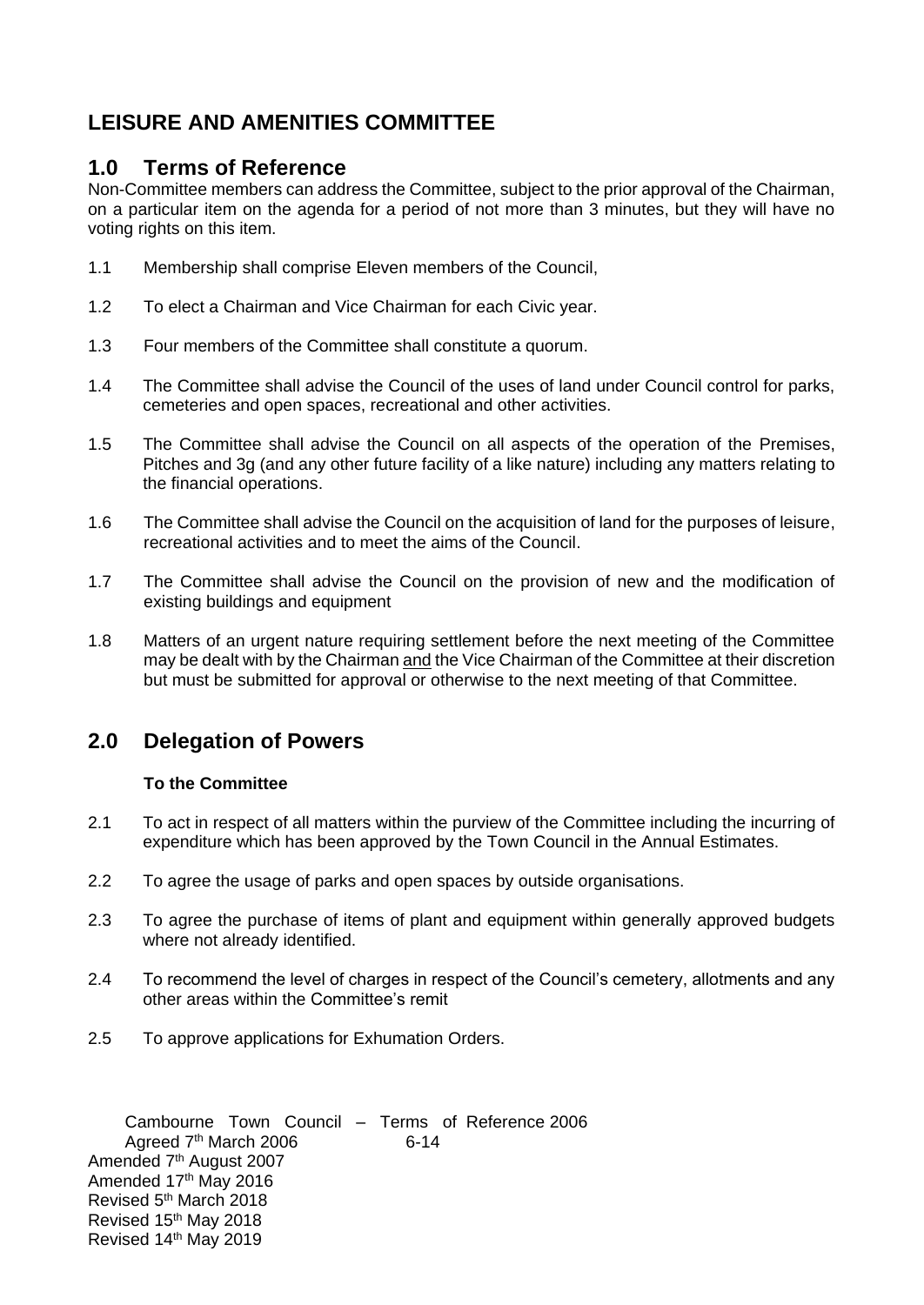- 2.6 To review and maintain Cemetery Regulations previously approved by the Council, and to approve any application for the variation of the Regulations regarding memorials and headstones,
- 2.7 To approve any entry into a Best Kept Village or Britain in Bloom Competition.
- 2.8 Matters of an urgent nature requiring settlement before the next meeting of the Committee may be dealt with by the Chairman and the Vice Chairman of the Committee at their discretion but must be submitted for approval or otherwise to the next meeting of that Committee.

#### **To the Chairman and Vice Chairman**

- 2.9 Those matters referred to in paragraph 2.2, 2.5 and 2.8 above.
- 2.10 **I**tem 1.5 will be authorised by the Chairman and the Vice Chairman only in consultation with the Clerk.

Cambourne Town Council – Terms of Reference 2006 Agreed 7<sup>th</sup> March 2006 7-14 Amended 7<sup>th</sup> August 2007 Amended 17<sup>th</sup> May 2016 Revised 5th March 2018 Revised 15th May 2018 Revised 14th May 2019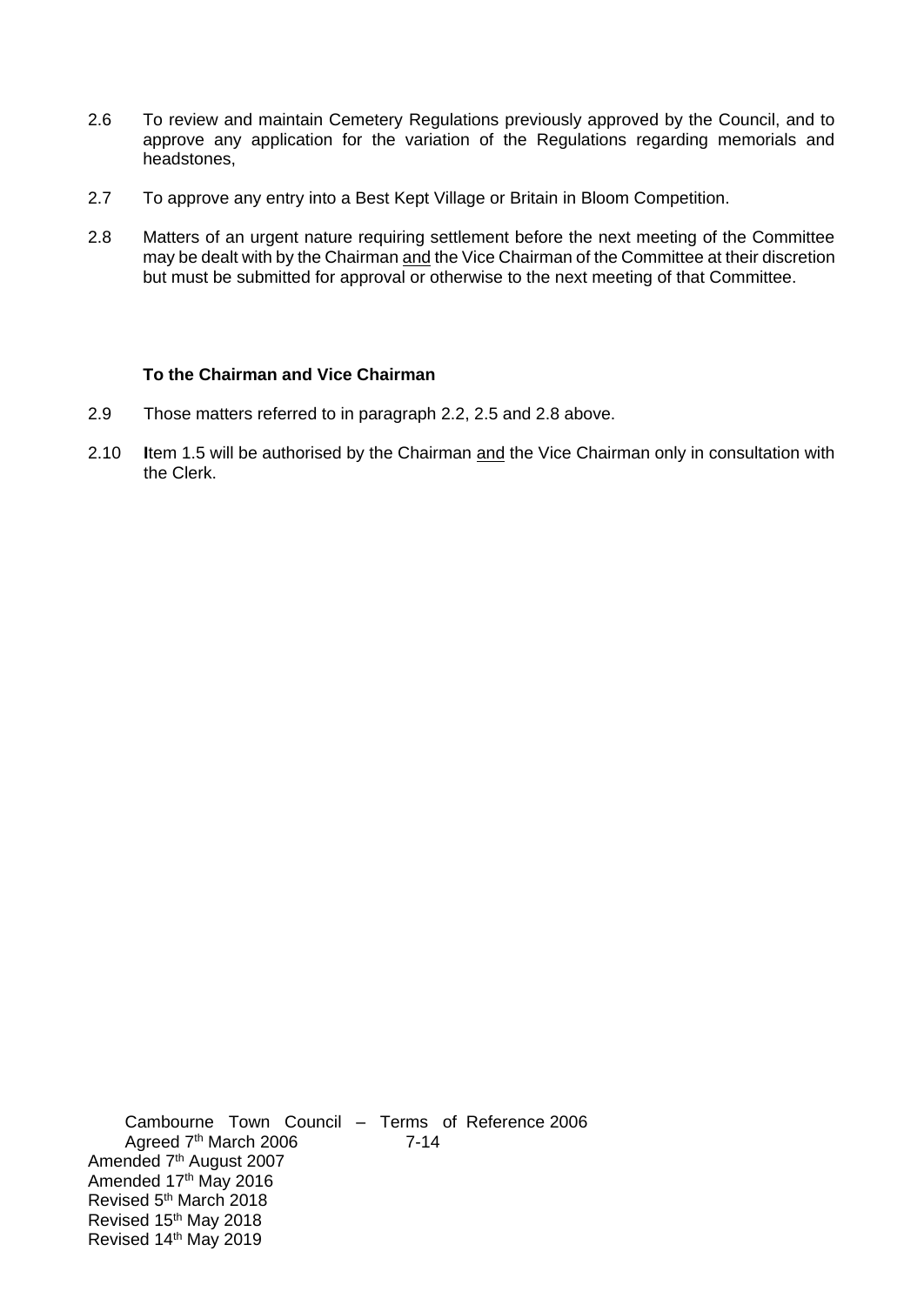# **POLICY AND FINANCE COMMITTEE**

## **1.0 Terms of Reference**

Non-Committee members can address the Committee, subject to the prior approval of the Chairman, on a particular item on the agenda for a period of not more than 3 minutes, but they will have no voting rights on this item.

- 1.1 Membership shall comprise the Chairman, Vice Chairman, Chairmen of the Planning and Leisure and Amenities committees and five other members of the Council In the case of a duplication of roles additional councillors should be appointed to maintain the membership of the committee at 9. Such appointments shall be made at the first meeting after the Annual Council Meeting.
- 1.2 The Chairman of the Town Council shall be Chairman of this Committee and the Vice Chairman of the Council shall be the Vice Chairman.
- 1.3 Three Members of the Committee shall constitute a quorum.
- 1.4 To act as the Personnel Committee for the Town Council
- 1.5 To authorise the attendance of members or officers at conferences or courses including the incurring of necessary expenditure.
- 1.6 To approve the payment of removal expenses in relation to the appointment of staff together with any 'lodging allowances' as may be deemed necessary.
- 1.7 To act as Finance Committee for the Town Council
- 1.8 To maintain a register of assets and property belonging to the Council
- 1.9 To receive the annual Statement of Audited Accounts and make recommendations to the Council on any actions required
- 1.10 To ensure that the Committees receive up to date Financial Statements at each meeting

## **2.0 Delegation of Power**

#### **To the Committee**

- 2.1 The Committee will place before the council annual estimates of expenditure relating to matters within its responsibility.
- 2.2 The Committee shall exercise control over the insurance of its property and liabilities and make recommendations to the Town Council.

Cambourne Town Council – Terms of Reference 2006 Agreed  $7<sup>th</sup>$  March 2006 8-14 Amended 7<sup>th</sup> August 2007 Amended 17th May 2016 Revised 5th March 2018 Revised 15th May 2018 Revised 14th May 2019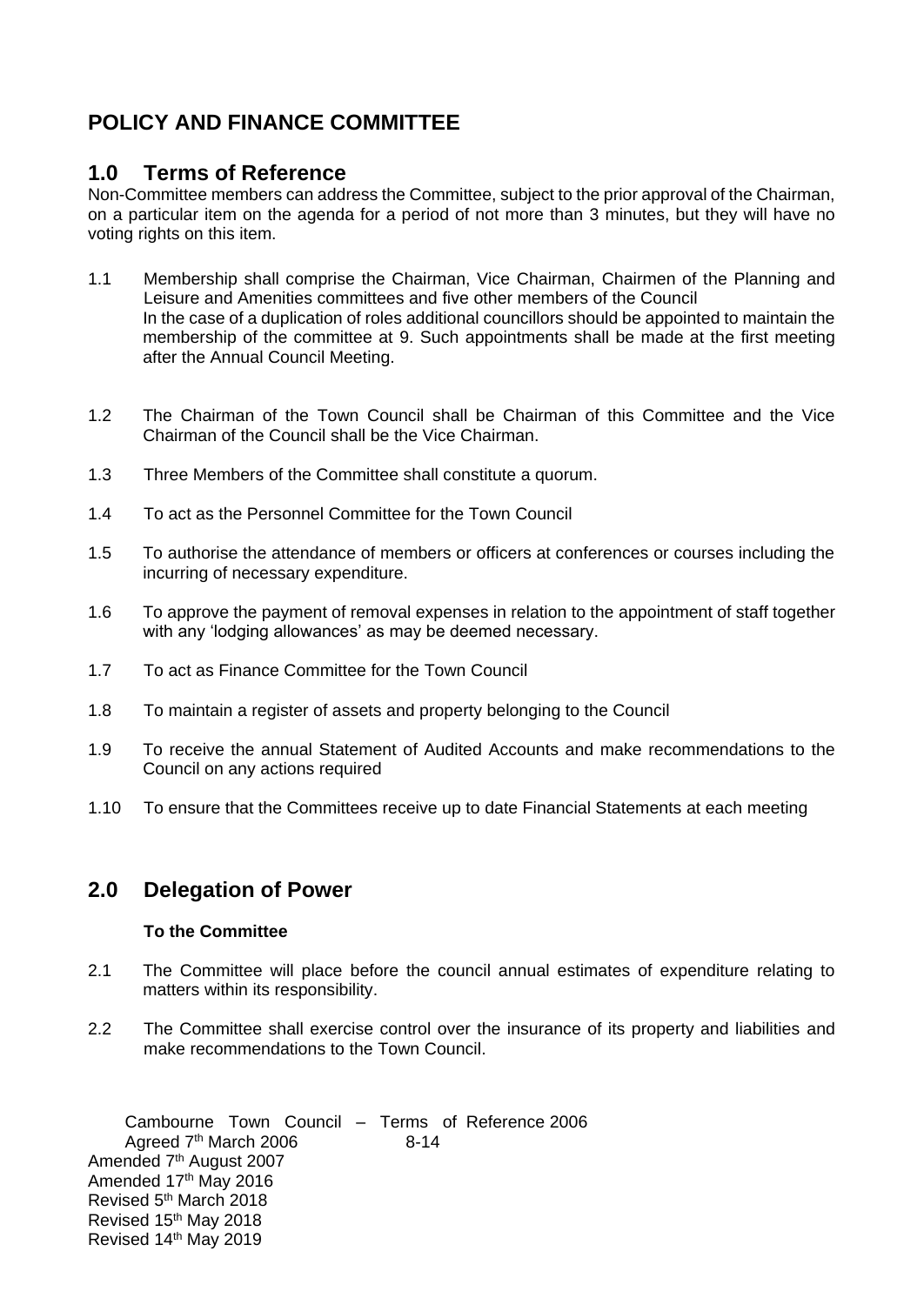- *2.3* To review the Council's policies or consider new policies and *make recommendations to the Town Council on any new policies or any amendments required to existing policies.*
- 2.3 To agree job descriptions for all staff and suitable salaries.
- 2.4 Annually to review staffing levels and make recommendations to the Town Council.
- 2.5 To receive annual reports on staff appraisals in April of each year.
- 2.6 To consider applications for grants within a budget previously approved by the Council. No application shall be considered unless it has been submitted in accordance with the Councils Grant Aid Polices
- 2.7 To make arrangements for elections for a casual vacancy.
- 2.8 To receive statements from the external auditor and the internal auditor and to take actions required to ensure the efficient running of the Town Council
- 2.9 Matters of an urgent nature requiring settlement before the next meeting of the Committee may be dealt with by the Chairman and the Vice Chairman of the Committee at their discretion but must be submitted for approval or otherwise to the next meeting of that Committee.

#### **To the Chairman and Vice Chairman**

- 2.10 To authorise the advertisement of vacant posts within an agreed staff establishment, other than for the post of Clerk of the Council
- 2.11 Matters in 2.9 above

Cambourne Town Council – Terms of Reference 2006 Agreed 7<sup>th</sup> March 2006 9-14 Amended 7<sup>th</sup> August 2007 Amended 17th May 2016 Revised 5th March 2018 Revised 15th May 2018 Revised 14th May 2019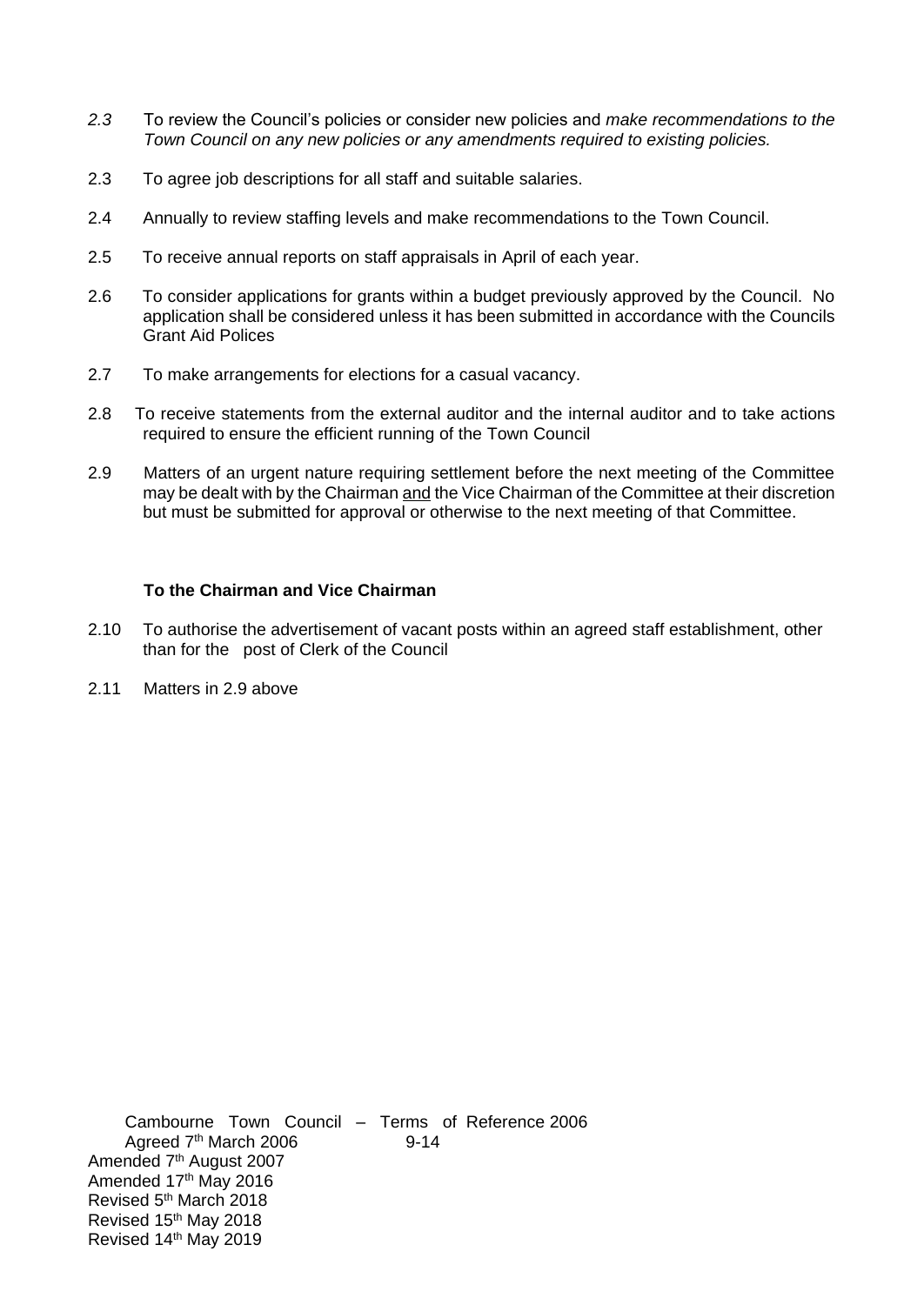# **PLANNING COMMITTEE**

## **1.0 Terms of Reference**

Non Committee members can address the Committee, subject to the prior approval of the Chairman, on a particular item on the agenda for a period of not more than 3 minutes, but they will have no voting rights on this item.

- 1.1 Membership shall comprise Nine members of the Council.
- 1.2 Three members of the Committee shall constitute a quorum.
- 1.3 To elect a Chairman and Vice Chairman for each Civic year
- 1.4 The Committee shall receive and consider applications for planning permission received from the Local Planning Authority. Having regard to the Town map, Town amenities and other relevant considerations, shall make suitable recommendations to the Local Planning Authority as to whether or not planning permission should be granted, withheld or granted subject to certain conditions.
- 1.5 The Committee shall receive on behalf of the Council such statutory notifications as fall within the function of Town Planning.
- 1.6 The Committee shall act in respect of any other matter requiring any form of planning consideration and which is within the purview of the Committee and which requires some form of recommendation to the Council.
- 1.7 The Committee shall consider matters relating to highways and transport in and around **Cambourne**
- 1.8 Matters of an urgent nature requiring settlement before the next meeting of the Committee may be dealt with by the Chairman and the Vice Chairman of the Committee at their discretion but must be submitted for approval or otherwise to the next meeting of that Committee.

## **2.0 Delegation of Powers**

#### **To the Committee**

2.1 Those functions contained in paragraphs 1.3 - 1.7 shall be delegated to the Planning Committee.

#### **To the Chairman and Vice Chairman**

- 2.4 Those matters referred to in paragraph 1.8 above.
- 2.5 Representation of the Council at any Committee, Sub-committee, panel or form of another authority to support the Council's best interests on any matter within the remit of this **Committee**

Cambourne Town Council – Terms of Reference 2006 Agreed 7<sup>th</sup> March 2006 10-14 Amended 7<sup>th</sup> August 2007 Amended 17th May 2016 Revised 5th March 2018 Revised 15th May 2018 Revised 14th May 2019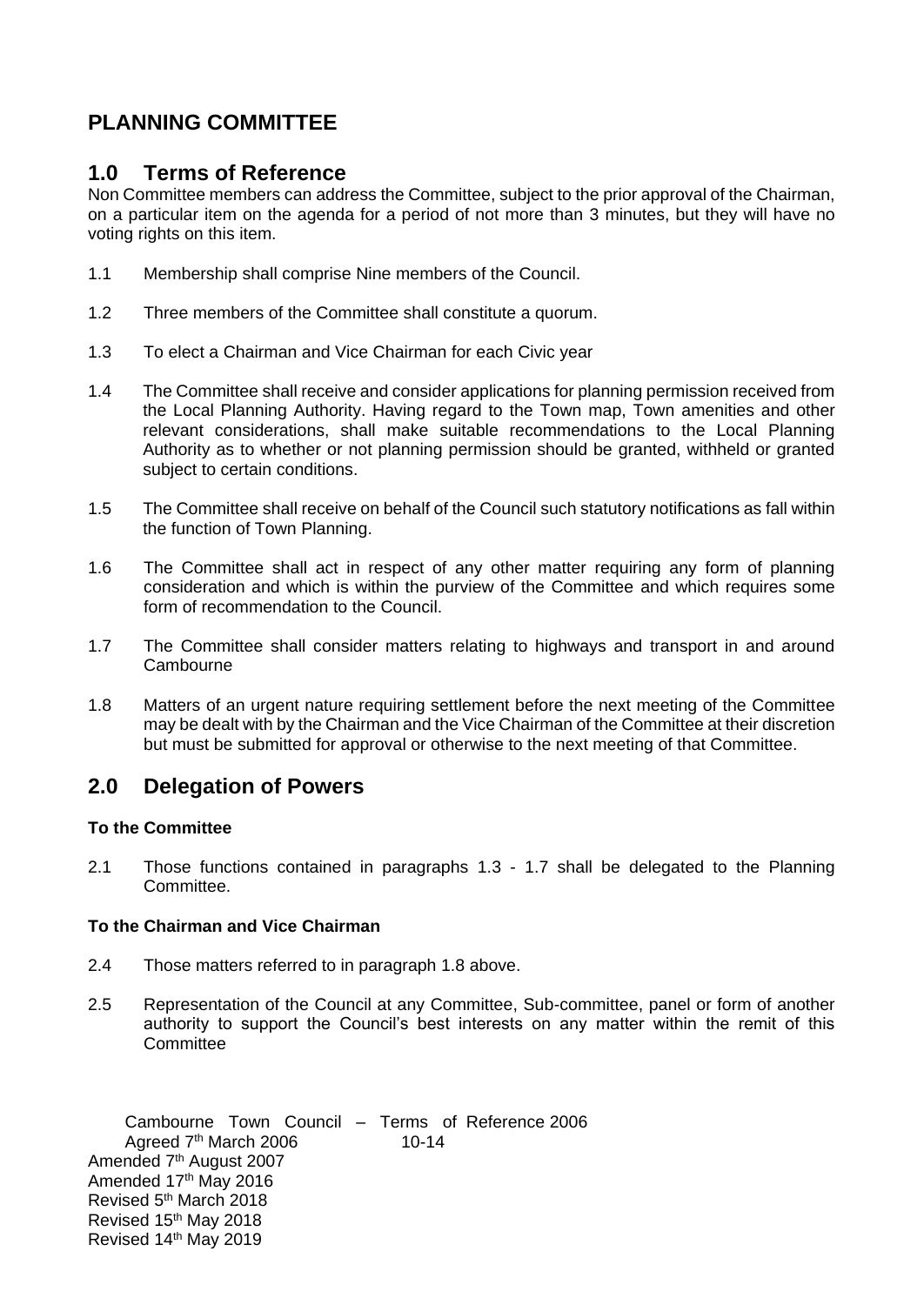# **CAMBOURNE FESTIVAL WORKING PARTY**

## **1.0 Terms of Reference**

Non-working party members can address the Working Party, subject to the prior approval of the Chairman, on a particular item on the agenda for a period of not more than 3 minutes, but they will have no voting rights on this item.

- 1.1 Membership shall comprise members of the Council, invited residents and representatives of the Sports and Leisure Centre and Youth Service Providers.
- 1.2 The Working Party shall come under the remit of the Town Council and report thereto in the first instance.
- 1.3 Three members of the Working Party shall constitute a quorum.
- 1.4 To elect a Chairman for each Civic year
- 1.5 The Working Party shall consider matters relating to the Cambourne Festival.
- 1.6 Matters of an urgent nature requiring settlement before the next meeting of the Working Party may be dealt with by the Chairman of the Working Party at their discretion but must be submitted for approval or otherwise to the next meeting of the Working Party.

#### **2.0 Delegation of Powers**

#### **To the Working Party**

2.1 Those functions contained in paragraphs 1.3 - 1.5 shall be delegated to the Working Party to make recommendations to the Town Council.

#### **To the Chairman**

- 2.6 Those matters referred to in paragraph 1.6 above.
- 2.7 Representation of the Council at any Committee, Sub-committee, panel or form of another authority to support the Council's best interests on any matter within the remit of this Working Party.

Cambourne Town Council – Terms of Reference 2006 Agreed 7<sup>th</sup> March 2006 11-14 Amended 7<sup>th</sup> August 2007 Amended 17th May 2016 Revised 5th March 2018 Revised 15th May 2018 Revised 14th May 2019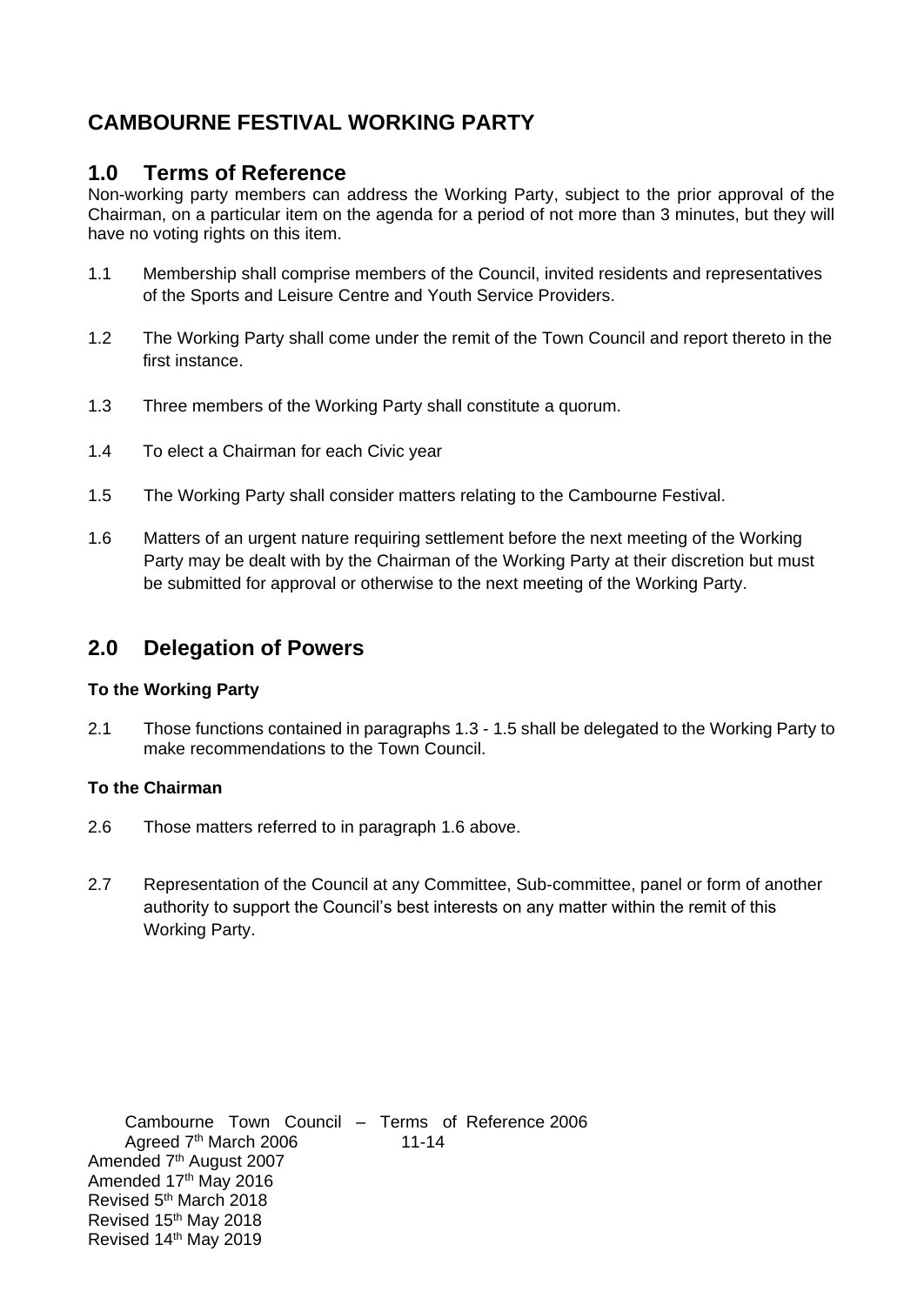# **CAMBOURNE YOUTH PARTNERSHIP WORKING PARTY**

## **1.0 Terms of Reference**

Non-working party members can address the Committee, subject to the prior approval of the Chairman, on a particular item on the agenda for a period of not more than 3 minutes, but they will have no voting rights on this item.

- 1.7 Membership shall comprise members of the Council, invited residents and representatives of the CYP and Youth Service Providers.
- 1.8 The Working Party shall come under the remit of the Leisure and Amenities Committee and report thereto in the first instance.
- 1.9 Three members of the Council shall constitute a quorum.
- 1.10 To elect a Chairman for each Civic year
- 1.11 The Working Party shall consider matters relating to Youth Provision in Cambourne.
- 1.12 Matters of an urgent nature requiring settlement before the next meeting of the Working Party may be dealt with by the Chairman of the Working Party at their discretion but must be submitted for approval or otherwise to the next meeting of the Working Party.

## **2.0 Delegation of Powers**

#### **To the Committee**

2.1 Those functions contained in paragraphs 1.3 - 1.5 shall be delegated to the Working Party to make recommendations to the Leisure and Amenities or Town Council.

#### **To the Chairman**

- 2.8 Those matters referred to in paragraph 1.6 above.
- 2.9 Representation of the Council at any Committee, Sub-committee, panel or form of another authority to support the Council's best interests on any matter within the remit of this Working Party.

Cambourne Town Council – Terms of Reference 2006 Agreed 7<sup>th</sup> March 2006 12-14 Amended 7<sup>th</sup> August 2007 Amended 17th May 2016 Revised 5th March 2018 Revised 15th May 2018 Revised 14th May 2019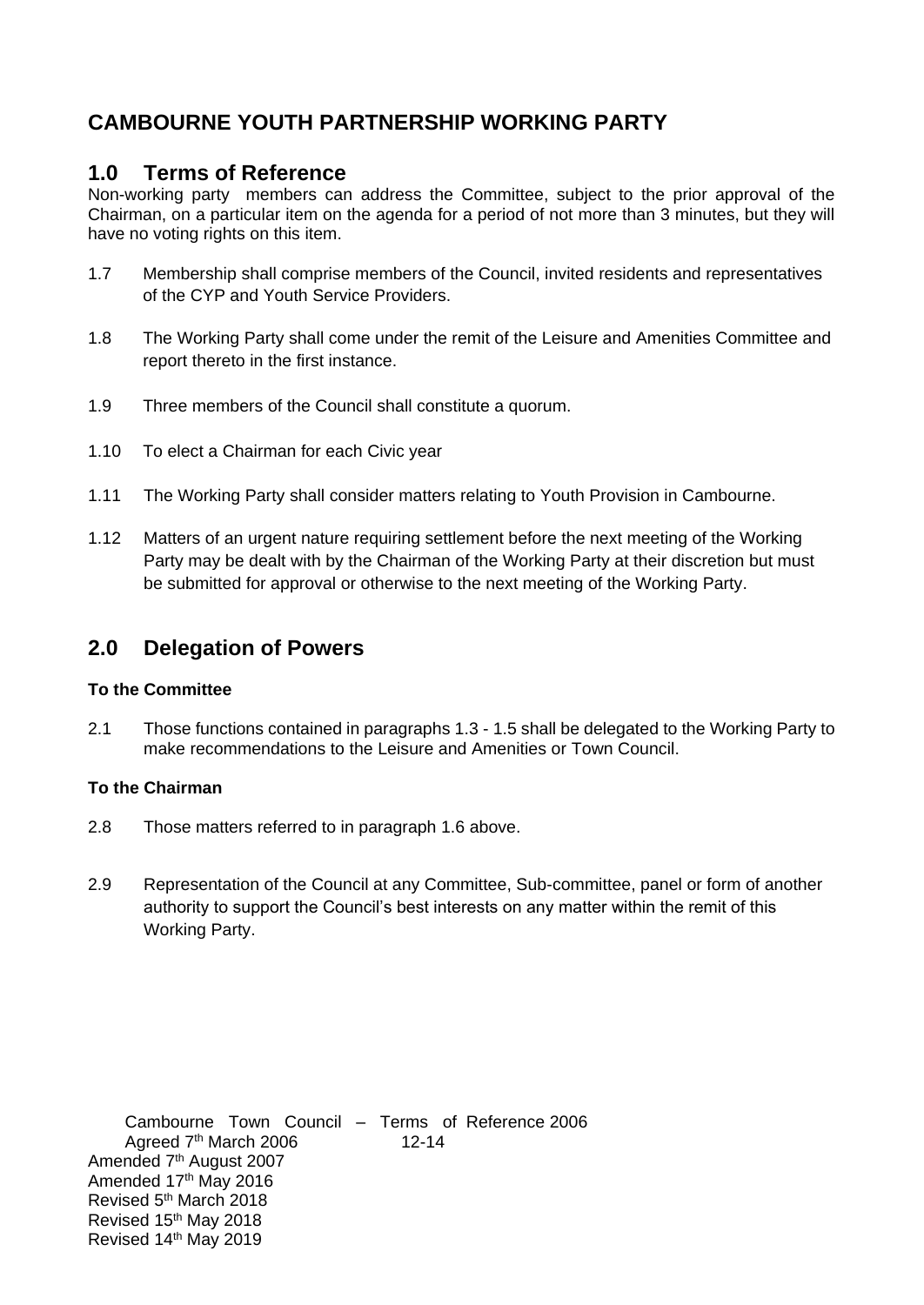# **TRANSPORT WORKING PARTY**

## **1.0 Terms of Reference**

Non Committee members can address the Committee, subject to the prior approval of the Chairman, on a particular item on the agenda for a period of not more than 3 minutes, but they will have no voting rights on this item.

- 1.13 Membership shall comprise members of the Council, invited residents and representatives of the District and County Council.
- 1.14 The working Party shall come under the remit of the Planning Committee and report thereto in the first instance.
- 1.15 Three members of the Council shall constitute a quorum.
- 1.16 To elect a Chairman for each Civic year
- 1.17 The Working Party shall consider matters relating to highways and transport in and around Cambourne.
- 1.18 The Working Party shall act in respect of any other matter requiring any form of consideration and which is within the purview of the Planning Committee and which requires some form of recommendation to the Planning Committee or Town Council.
- 1.19 Matters of an urgent nature requiring settlement before the next meeting of the Working Party may be dealt with by the Chairman of the Working Party at their discretion but must be submitted for approval or otherwise to the next meeting of the Working Party.

## **2.0 Delegation of Powers**

#### **To the Committee**

2.1 Those functions contained in paragraphs 1.3 - 1.6 shall be delegated to the working Party to make recommendations to the Planning Committee or Town Council.

#### **To the Chairman**

- 2.10 Those matters referred to in paragraph 1.7 above.
- 2.11 Representation of the Council at any Committee, Sub-committee, panel or form of another authority to support the Council's best interests on any matter within the remit of this Working Party.

Cambourne Town Council – Terms of Reference 2006 Agreed 7<sup>th</sup> March 2006 13-14 Amended 7<sup>th</sup> August 2007 Amended 17th May 2016 Revised 5th March 2018 Revised 15th May 2018 Revised 14th May 2019